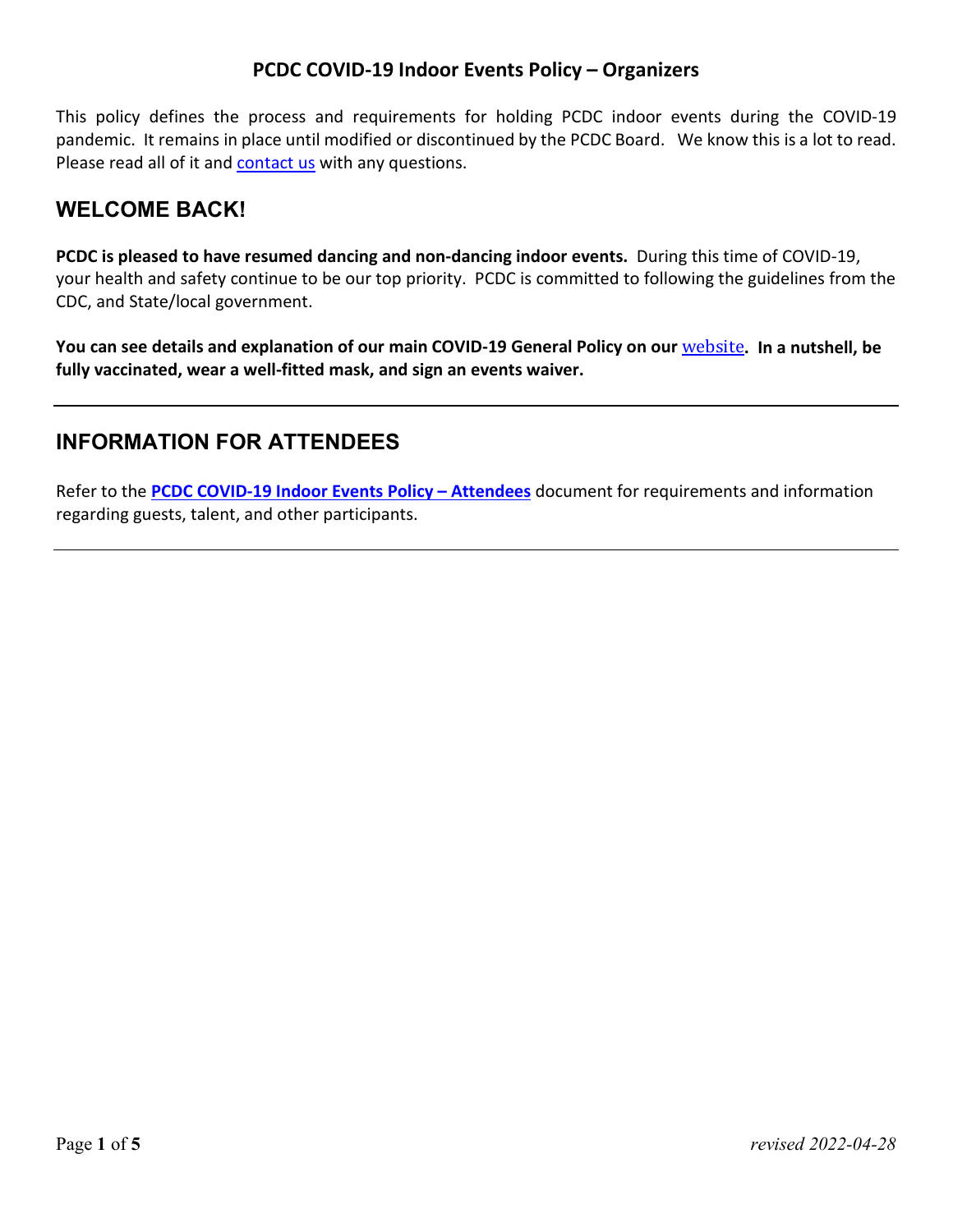# **GENERAL REQUIREMENTS FOR ORGANIZERS**

### **Before an event**

- 1) Determine the allowed attendance for the event and whether pre-registration is needed.
- 2) If pre-registering…
	- a) Setup an on-line preregistration system for the event PCDC has templates available for this.
		- i) Contact Mike Goren for assistance / access.
		- ii) Gather all information from the template. All information must be entered/validated after the event on the master "Verified attendee" list.
	- b) Send email to the event contact list to "open registration" include all COVID-19 polices in the email.
	- c) Setup waiting list (giving registration priority to PCDC Members).
	- d) If event is oversubscribed, setup Lottery to determine who will attend (giving registration priority to PCDC Members).
	- e) Confirm registration via email include attendee requirements info in the confirmation email
- 3) Prepare check-in lists for event.
	- a) Print out PCDC "Verified attendee" list.
	- b) Be ready to verify Booster if needed for "Verified attendee" list.
- 4) Print out a registration list to have at the event.

### **At the event**

- 1) Have masks and hand-sanitizer available.
- 2) Have blank Waivers for attendees to sign as needed.
- 3) Setup volunteers to check-in  $1<sup>st</sup>$  time attendees to a PCDC indoor non-dance event:
	- a) Check ID (if needed).
	- b) Confirm preregistration contact information.
	- c) Verify Full COVID-19 vaccination status (2 doses Moderna or Pfizer, or 1 doses Johnson & Johnson, and at least one booster, if eligible).
	- d) Accept signed Waiver.
	- e) Mark registration sheet as having accepted / verified all information.
- 4) Setup volunteers to check-in verified attendees:
	- a) Check ID (if needed).
	- b) Verify that they are on the "Verified attendee" list.
	- c) Verify that they have had their at least one booster, if eligible.
	- d) Mark any updates on the printed check-in sheet.
- 5) Setup chairs to meet social distance needs also see specific event spacing policy.
- 6) Provide ventilation (open doors / windows Setup fans if available.
- 7) Monitor open doors to make sure all attendees have met the COVID-19 policies.

### **After the event**

- 1) Send email to attendees requesting that they let the Organizers should they develop symptoms of COVID-19 or test positive for COVID-19, within 10 days of the event.
- 2) Update master "Verified attendee" list with new or changed information gathered at check-in.
- 3) Keep attendee list on file in case contract tracing needs to occur.
- 4) Send signed Waivers to Christine Appleberry.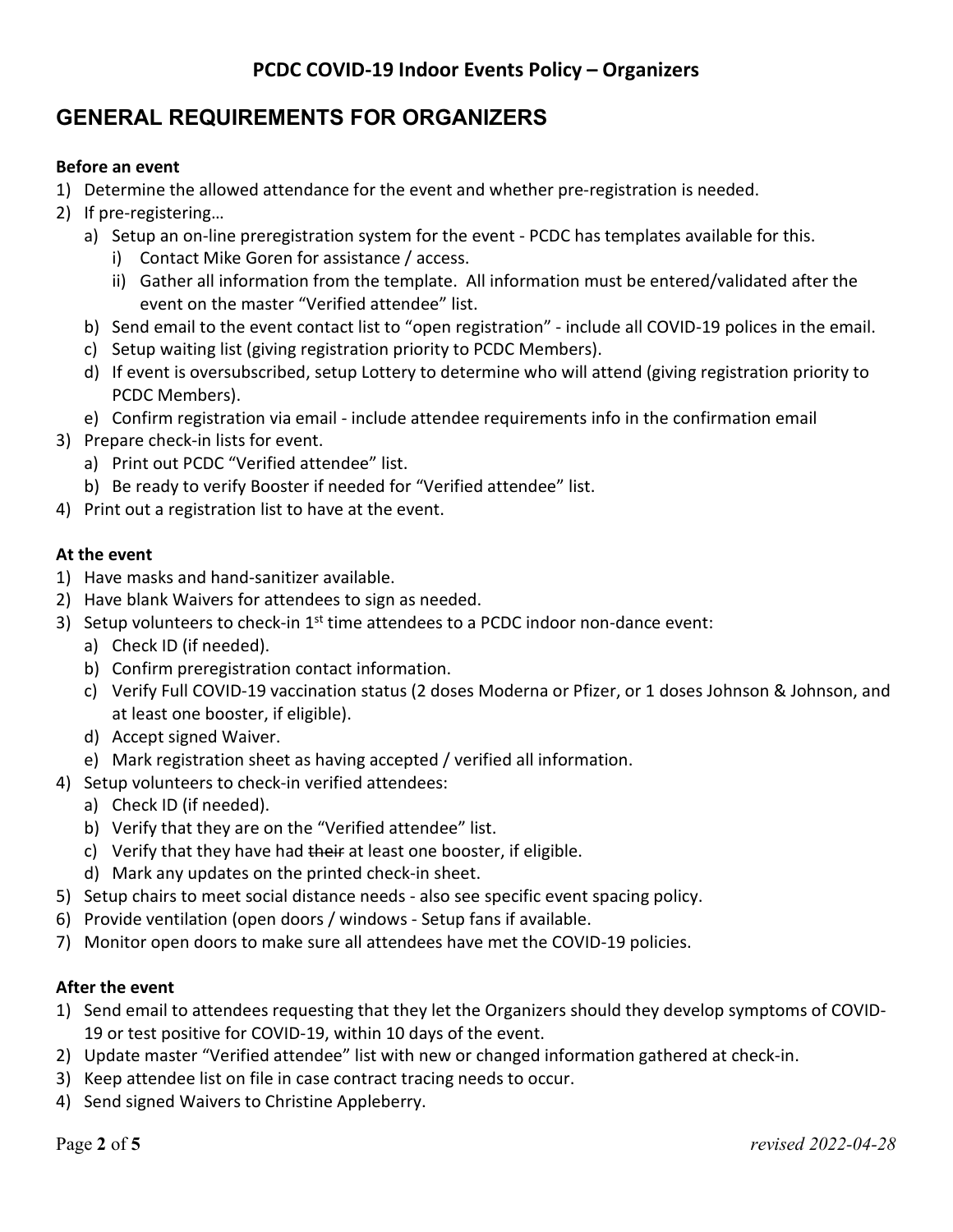# **SPECIFIC REQUIREMENTS FOR ECD ORGANIZERS**

*(From PCDC English Dance committee COVID safety policy – revised 2022-04-28)* 

### **Requirements for Performers**

- Refer to PCDC [COVID-19 Indoor Events Policy Attendees](https://portlandcountrydance.org/files/PCDC_Covid_Indoor_Events_Attendees.pdf) regarding requirements for Performers
- **Note:** Laura Kuhlman will book musicians so there is agreement about masking requirements for comfort levels or masking option.

#### **Preregistration**

Based on our experience in reopening the dance in July 2021, we feel that there is very little risk in too many people attending the dance.

- The ECD committee is not planning to restrict attendance or require pre-registration.
- ~80% of our regular dancers attended events in July/Aug 2021
- We have Waivers, Contact information and Vaccination status
- We will need to gather booster information

#### **Hall Accommodations:**

- Masks will be available in the hall in the case someone needs one
- Hand sanitizer will be available in the hall
- Ventilation will be provided by opening windows in the Hall.
- Prepacked snacks may be available to take outside at the break.
- Attendees should bring personal water bottles

#### **Organization Accommodations:**

- The Door at the English dance will have someone at it until the end of the  $1<sup>st</sup>$  dance after the break. For the rest of the evening, a temporary barrier (Chair) will be placed at the entry table with a sign that says "Please wait here until the end of this dance and we can admit you."
- Plan to have 3 volunteers who will rotate in/out during the dance.
- Door setup will include:
	- o Blank Waivers
	- o Blank registration forms
		- Area to check-in "verified attendee", gather required information from new attendees, take admission (cash or check)
		- Check-in area will have the current "verified attendee" list printed.
		- Current = Thursday noon prior to the dance.
- Announcements prior to the dance starting will include:
	- o COVID safety reminders
	- o Buy-in that all dancers must wear masks correctly and that everyone should feel comfortable reminding others to "please fix mask"
	- o Reminder that not everyone is at the same comfort level.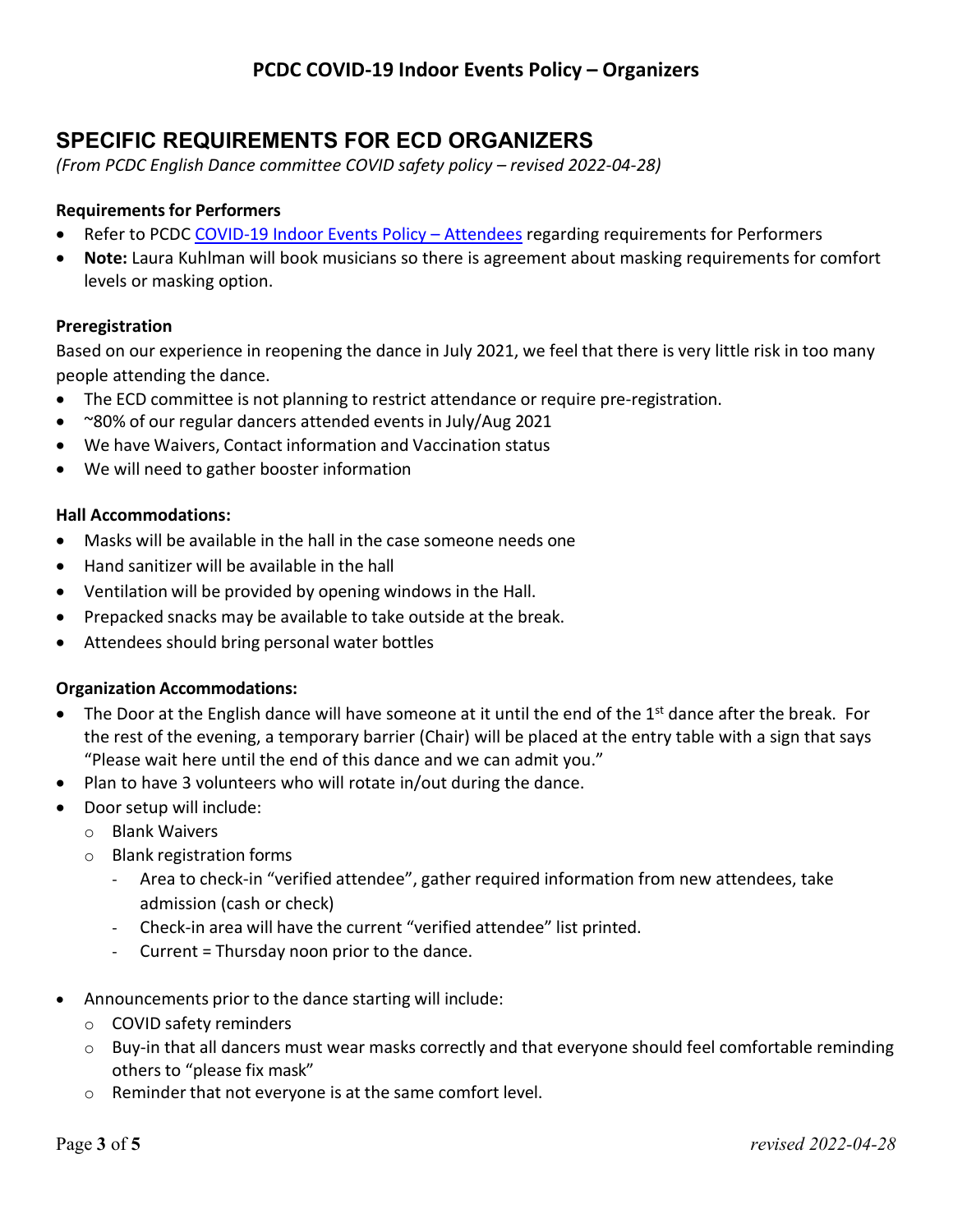# **SPECIFIC REQUIREMENTS FOR ECD ORGANIZERS** (continued)

- After event:
	- o Update "Master Verified Attendee list by Saturday noon, so Contra dances have the most up to date information from the Friday night dance.
	- o On Tuesday after the dance, send reminder email "If you're not feeling well, please let us know"
		- If available, we'll use the template Sherry Nevins put together and provided CDSS
- Scan new waivers and post to DropBox